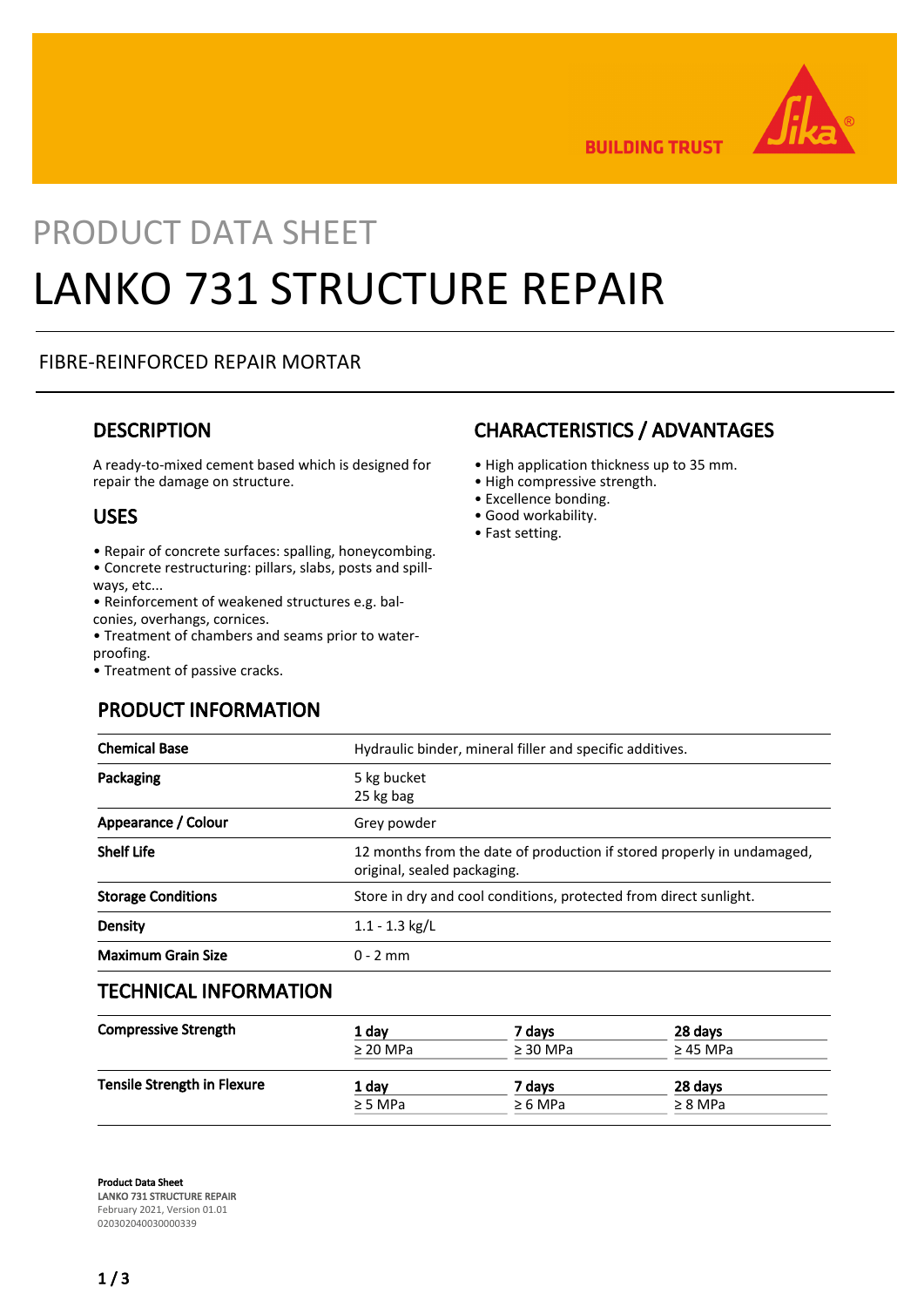## APPLICATION INFORMATION

| <b>Mixing Ratio</b>            | 4.25 to 4.5 litre water per bag 25 kg       |
|--------------------------------|---------------------------------------------|
| Consumption                    | $2 \text{ kg} / \text{sq m} / 1 \text{ mm}$ |
| <b>Ambient Air Temperature</b> | +10°C to +35°C                              |

## BASIS OF PRODUCT DATA

All technical data stated in this Product Data Sheet are based on laboratory tests. Actual measured data may vary due to circumstances beyond our control.

## LIMITATIONS

• Store the bags of mortar in cool shaded conditions and temperature of mixing water should below 30°C. • Do not apply in full sunlight, windy conditions or hot substrate.

# ECOLOGY, HEALTH AND SAFETY

For information and advice on the safe handling, storage and disposal of chemical products, users shall refer to the most recent Material Safety Data Sheet (MSDS) containing physical, ecological, toxicological and other safety-related data.

## APPLICATION INSTRUCTIONS

#### SUBSTRATE QUALITY / PRE-TREATMENT

1. Ensure that the substrate is free of any traces of plantbased or mineral pollution, e.g. grease, oil, laitance, etc...

2. Remove loose and damaged concrete by means of a suitable tool in order to obtain a clean, rough surface. 3. Clear out concrete around corroded rebar in order to create space for inserting the product behind and around them. The boundaries of the surface to be repaired must be clearly defined.

4. Brush, scrape or sandblast corroded rebar in order to remove non-adherent rust.

5. Dust off all surfaces to be repaired.

6. Soak the substrate prior to application (substrate must be damp but not seeping with water)

#### MIXING

1. Mix LANKO 731 STRUCTURE REPAIR with 4.25 - 4.5 l of clean water (clean water 17 - 18 % per mortar weight).

2. Mixing should be carried out as follows: By machine mix with recommended speed at 500 rpm.

3. Mixing time: at least 3 minutes or required consistency is obtained.

4. Leave the mixture to stand for 1 - 3 minutes.

5. Do not add water after mixing.

#### APPLICATION

1. Apply a first coat of LANKO 731 STRUCTURE REPAIR with a trowel, pressing firmly to ensure effective

Product Data Sheet LANKO 731 STRUCTURE REPAIR February 2021, Version 01.01 020302040030000339

bonding, building up to required thickness in one single operation. A maximum thickness is 35 mm. 2. The case of repairing the corner of the concrete column, use 2 trowels on each side of the corner to prevent over use of mortar on the corner. 3. Apply additional mortar to obtain the desired overall thickness. Smooth the surface with a trowel or float the repaired surface for a smooth finish.

#### CURING TREATMENT

After finishing, protect the mortar from drying out by applying LANKO 361 CURE.

# LOCAL RESTRICTIONS

Please note that as a result of specific local regulations the performance of this product may vary from country to country. Please consult the local Product Data Sheet for the exact description of the application fields.